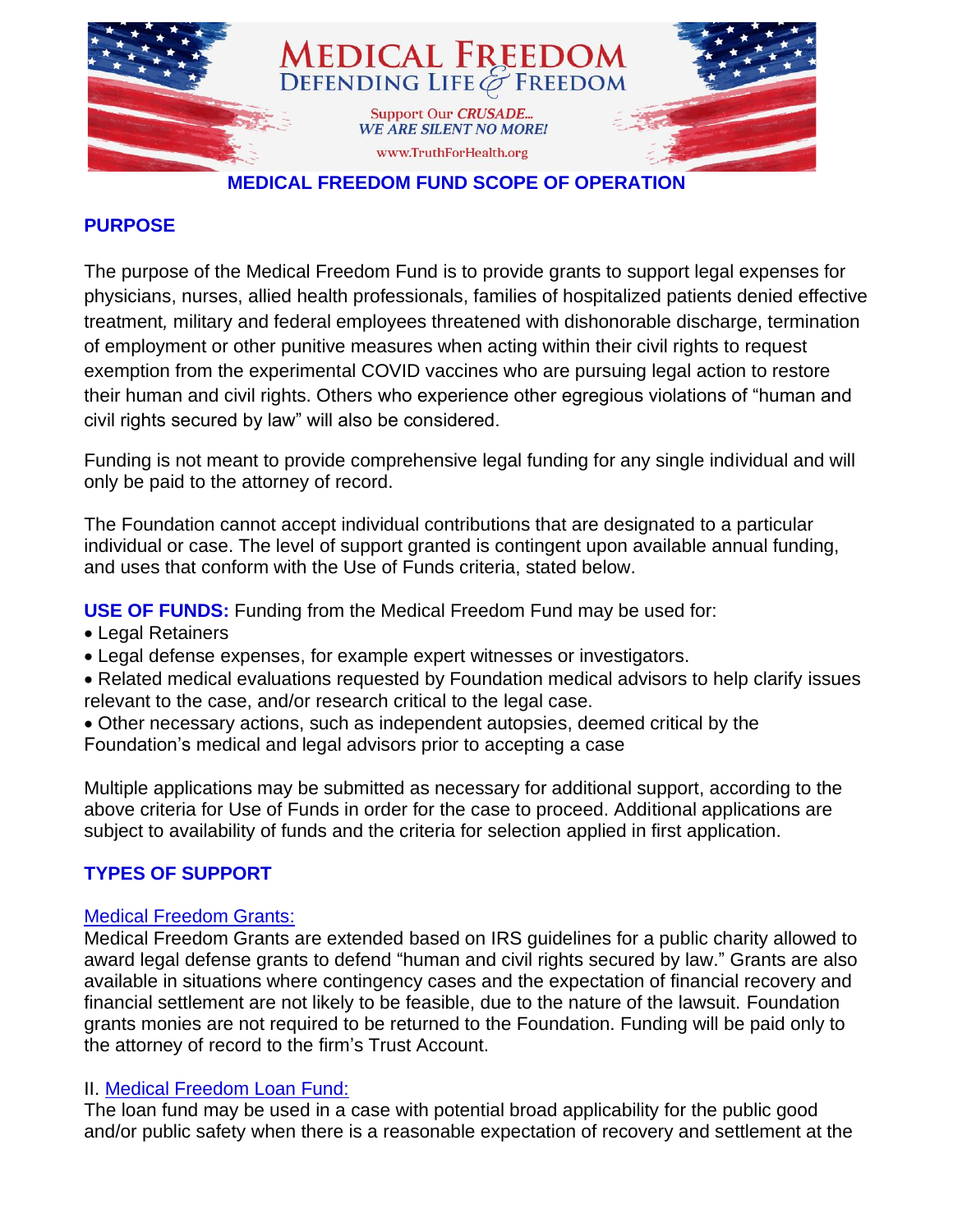

conclusion of the case. At the discretion of the Foundation officers, and in compliance with relevant IRS guidelines, this fund may be considered for retainers and other legal fees in cases of national impact involving plaintiff/s, including but not limited to multiple plaintiffs. As with Medical Freedom grants, such loans also must comply with the Foundation's Use of Funds criteria.

Loans are secured by the attorney of record when the case is accepted by the attorney *on a contingency basis*. All funding provided by the Foundation is re-paid out of the settlement from the attorney's contingency fee at the conclusion of the case. The Foundation accepts the risk associated in providing the loan in the event there is no financial compensation recovered. A formal loan agreement will be obtained from the attorney of record and his/her client upon acceptance of the funding.

Recognizing that not all donations will be granted immediately or that not all donations will be granted at any given time, the Foundation recognizes the need to invest those un-granted funds in suitable investments for growth, preservation, diversification and increase of value to support legitimate Foundation expenses and initiatives. In furtherance thereof, it shall be permissible to deploy said un-granted assets in any arms-length investment in any suitable investment class; whether debt, equity, participation or otherwise in private or public companies or individual people, legal or natural. The objective of this authorization is in furtherance of the Foundation's stated goals and pursuits.

## **REFERRALS AND ELIGIBILITY**:

## The Fund will support:

o licensed and/or credentialed medical and allied health professionals who are currently working in the healthcare field, and subjected to medical censorship affecting their license and/or delivery of medical care;

o families pursuing legal recourse for patients who died due to lack of adequate treatment as a result of medical censorship and/or violation of patient's fundamental rights to request or refuse a specific medical treatment.

o military and federal employees threatened with dishonorable discharge, termination of employment or other punitive measures when acting within their civil rights to request exemption from the experimental COVID vaccines

o individuals who experience other egregious violations of "human and civil rights secured by law" will also be considered.